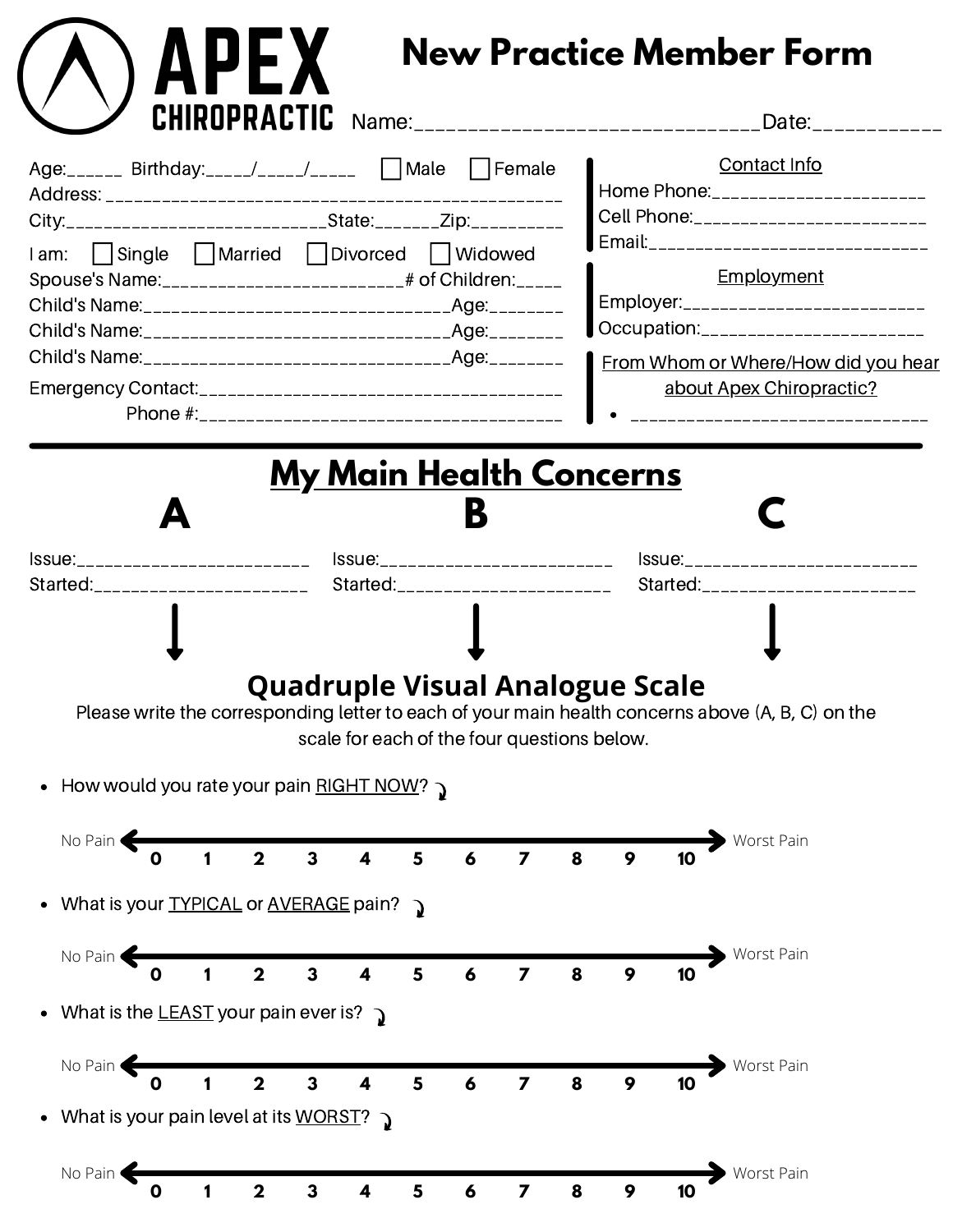### **Any other health concerns you are dealing with?**

Please mark "C" for issues you are currently dealing with or "P" for things you have dealt with in the past.

| ___Headaches<br>___Ear Infections |                                                                  | ___Sinus problems        | ___Arm/hand numbness                                                                         |  |
|-----------------------------------|------------------------------------------------------------------|--------------------------|----------------------------------------------------------------------------------------------|--|
| $_{--}$ Migraines                 | $\text{L}$ Asthma                                                | $_{--}$ Epilepsy         | $\frac{1}{2}$ Leg/foot numbness                                                              |  |
| __Dizziness                       | $_{--}$ High blood pressure                                      | ___Heart disorder        | ___Sciatica                                                                                  |  |
| $_{--}$ Vertigo                   | ___Chronic Fatigue                                               | ___Digestive issues      | ___Carpal tunnel                                                                             |  |
| ___Nausea                         | $_{--}$ Chest pain                                               | $_{--}$ Bladder problems | $_{--}$ Kidney problem                                                                       |  |
| ___Anxiety                        | ___Nervousness                                                   | ___Menstrual Issues      | $_{---}$ Thyroid problem                                                                     |  |
| $_{--}$ Allergies                 | $_{--}$ ADD/ADHD                                                 | $_{---}$ TMJ pain        | ___Fibromyalgia                                                                              |  |
|                                   | Have you ever seen other doctors for these conditions? $ $   Yes | No                       |                                                                                              |  |
|                                   |                                                                  |                          |                                                                                              |  |
|                                   | Check any conditions you have now/have had:                      |                          |                                                                                              |  |
| ___Stroke                         | $_{--}$ Cancer                                                   | ___Heart Disease         | ___Spinal Surgery                                                                            |  |
| $\sim$ Scoliosis                  | $_{--}$ Diabetes                                                 | Seizures                 | ___Spinal Bone Fracture                                                                      |  |
|                                   |                                                                  |                          |                                                                                              |  |
|                                   |                                                                  |                          | List all over-the-counter & prescription medications you are on and the reason for each:<br> |  |

# **Body Diagram**

### **Please mark the areas on the diagram with the following letters to describe your symptoms:**

- R Radiating
- N Numbness
- B Burning
- S Sharp/Stabbing
- D Dull
- T Tingling

| What relieves your symptoms?______________________ |  |
|----------------------------------------------------|--|
| What worsens your symptoms?_____________________   |  |

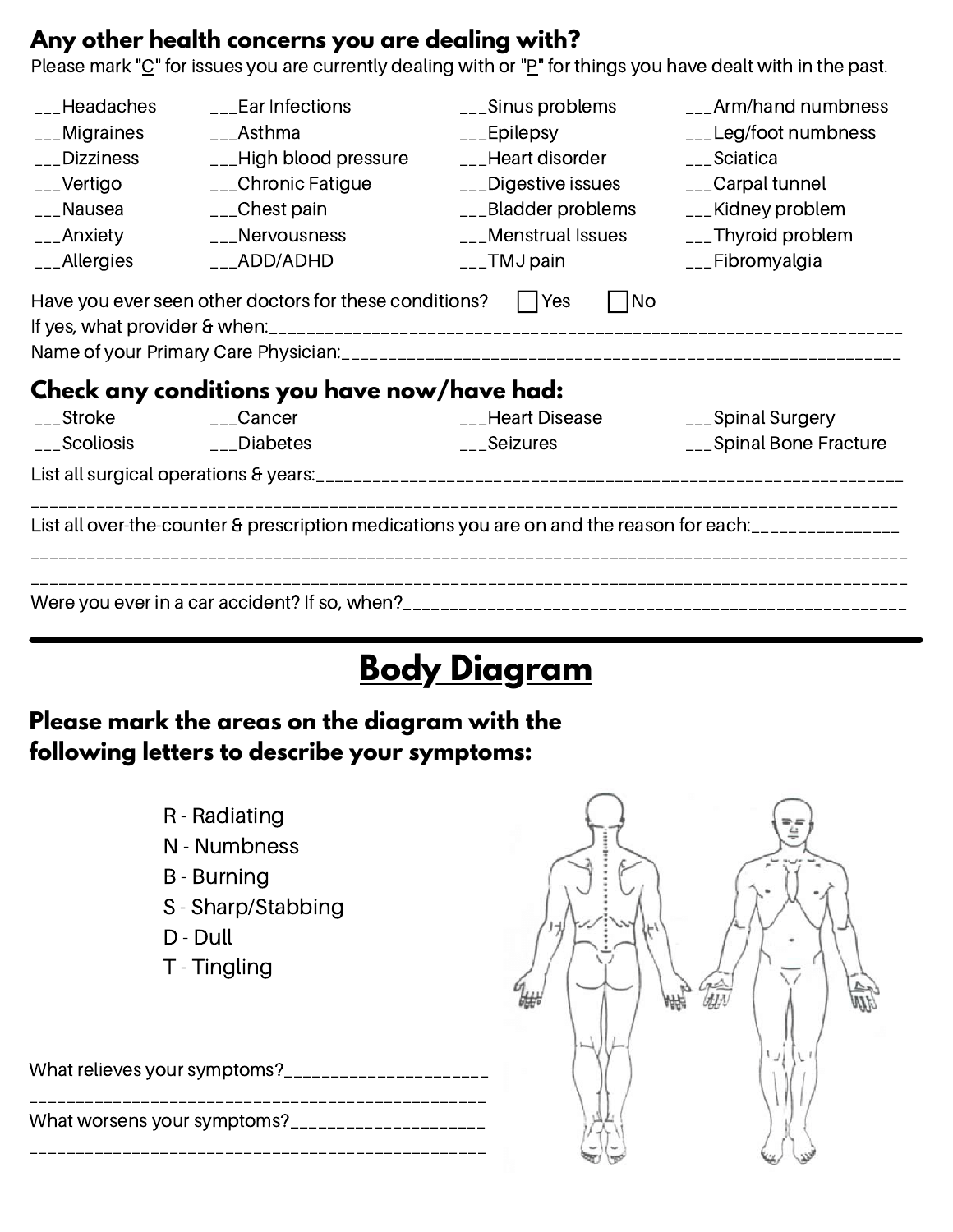### **Social History:**

How often do you do each of the following?

- Daily Neekly Occasionally Never Smoking.................................................................
- Recreational Drug Use......................................  $\bullet$
- Alcohol....................................................................  $\bullet$

Daily Neekly Occasionally Never

Daily Neekly **Occasionally** Never

## **Activities of Daily Living:**

Please mark how your current condition is affecting your ability to carry out activities that are routinely part of your life:

|                          | No Effect | Painful (can do) | Painful (limited) | Unable to Perform |
|--------------------------|-----------|------------------|-------------------|-------------------|
| Lift/Carry Heavy Objects |           |                  |                   |                   |
| Walk                     |           |                  |                   |                   |
| Run                      |           |                  |                   |                   |
| Sit                      |           |                  |                   |                   |
| Stand                    |           |                  |                   |                   |
| Sit to Stand Motion      |           |                  |                   |                   |
| Exercise                 |           |                  |                   |                   |
| <b>Climb Stairs</b>      |           |                  |                   |                   |
| Pet Care                 |           |                  |                   |                   |
| <b>Household Chores</b>  |           |                  |                   |                   |
| Eat                      |           |                  |                   |                   |
| Sleep                    |           |                  |                   |                   |
| Personal Care            |           |                  |                   |                   |
| Concentrate              |           |                  |                   |                   |
| Use Technology           |           |                  |                   |                   |
| Driving                  |           |                  |                   |                   |
| OTHER:                   |           |                  |                   |                   |



By signing below, I acknowledge that I have filled out the Apex Chiropractic New Practice Member Form accurately and to the best of my ability.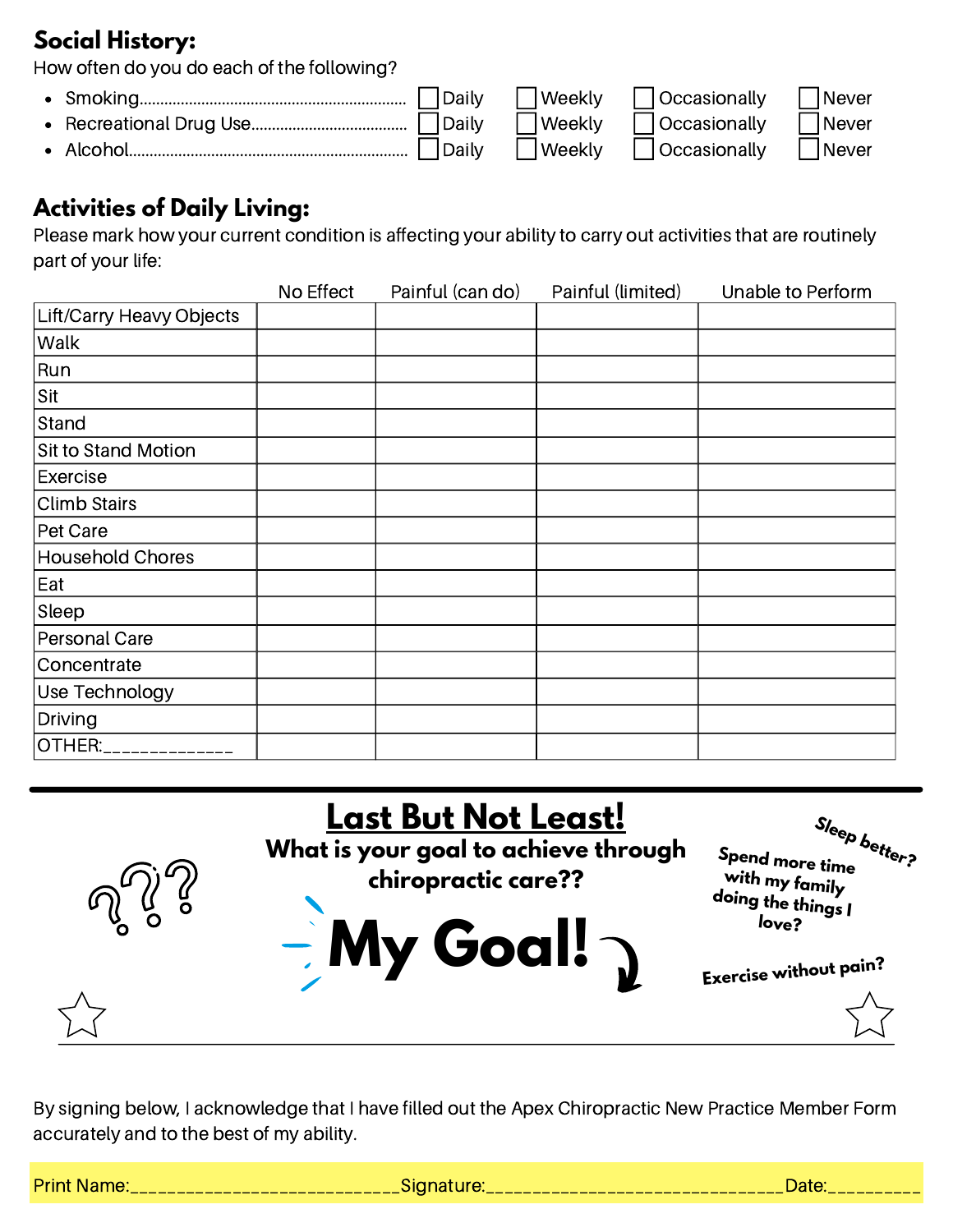#### **Notice of Privacy Practices Acknowledgement**

This office is required to notify you in writing, that by law, we must maintain the privacy and confidentiality of your Personal Health Information. In addition, we must provide you with written notice concerning your rights to gain access to your health information, and the potential circumstances under which, by law, or as dictated by our office policy, we are permitted to disclose information about you to a third party without your authorization. Below is a brief summary of these circumstances. **Permitted Disclosures:**

- Treatment purposes discussion with other health care providers involved in your care
- Inadvertent disclosures open treating area means open discussion. If you need to speak privately to the doctor, please let our staff know so we can place you in a private consultation room
- For payment purposes to obtain payment from your insurance company or any other collateral source
- For worker's compensation purposes to process a claim or aid in investigation
- $\bullet$  Emergency in the event of a medical emergency, we may notify a family member
- For public health and safety in order to prevent or lessen a serious or eminent threat to the health or safety of a person or general public
- To governmental agencies or law enforcement to identify or locate a suspect, fugitive, material witness, or missing person
- For military, national security, prisoner, and government benefits purposes
- Deceased persons discussion with coroners and medical examiners in the event of a patient's death
- Telephone calls or emails and appointment reminders we may call your home/cell and leave voice/text messages regarding an appointment, a missed appointment, or notify you of changes in practice hours or upcoming events
- Announcing names in queue at the front desk & reception area we announce the first and last names of patients in queue that are waiting to be treated (eg. "Jane Smith, please proceed to room 2"). Please notify the office manager if you would like this to be changed
- Change of ownership in the event this practice is sold, the new owners would have access to your Personal Health Information

#### **Your rights:**

- To receive an accounting of disclosures
- To receive a paper copy of the comprehensive Detail Privacy Notice
- To request mailings to an address different than residence
- To request restrictions on certain uses and disclosures and with whom we release information to, although we are not required to comply. If, however, we agree, the restriction will be in place until written notice of your intent to remove the restriction.

#### **Terms of Acceptance**

In order to provide the most effective healing environment, the most effective application of chiropractic procedures, and the strongest possible doctor-patient relationship, it is essential for both parties to be working toward the same objective. It is important that each person understand both the objective and the method that will be used to attain this goal. This will prevent any confusion or disappointment.

- Chiropractic is a very specific science, authorized by law to address spinal health concerns and needs. It is not the practice of medicine.
- Chiropractic seeks to maximize the inherent healing power of the human body by restoring normal nerve functions through the adjustments of vertebral subluxation(s). Subluxations are deviations from normal spinal structures and configurations, and considered to be a partial dislocation. A subluxation that interferes with normal nerve processes is called a neurostructural shift.
- The chiropractic adjustment process, as defined in the law of this jurisdiction, involves the application of a specific directional thrust to a region or regions of the spine with the specific intent of re-positioning misaligned spinal segments. This is a safe, effective procedure applied over one million times a day with doctors of chiropractic in the United States alone. Chiropractic does not seek to replace or compete with your medical, dental, or other type(s) of health professionals. They retain responsibility for care and management of medical conditions. We do not offer advice regarding treatment prescribed by others.

#### **No-Show, No-Communication Fee Policy**

At Apex Chiropractic, it is our top priority to ensure that your time is respected to the utmost degree. We also ask that our practice members do the same to ensure that everyone has a pleasant experience. In light of this, it is our office policy that after there are three (3) consecutively scheduled appointments that are missed without any form of communication (phone call, email, sms message), the 4th and future visits that are missed will be charged \$20 per visit to a card on file until communication is received from the practice member to cancel/postpone future appointments or until a scheduled visit is attended by the practice member.